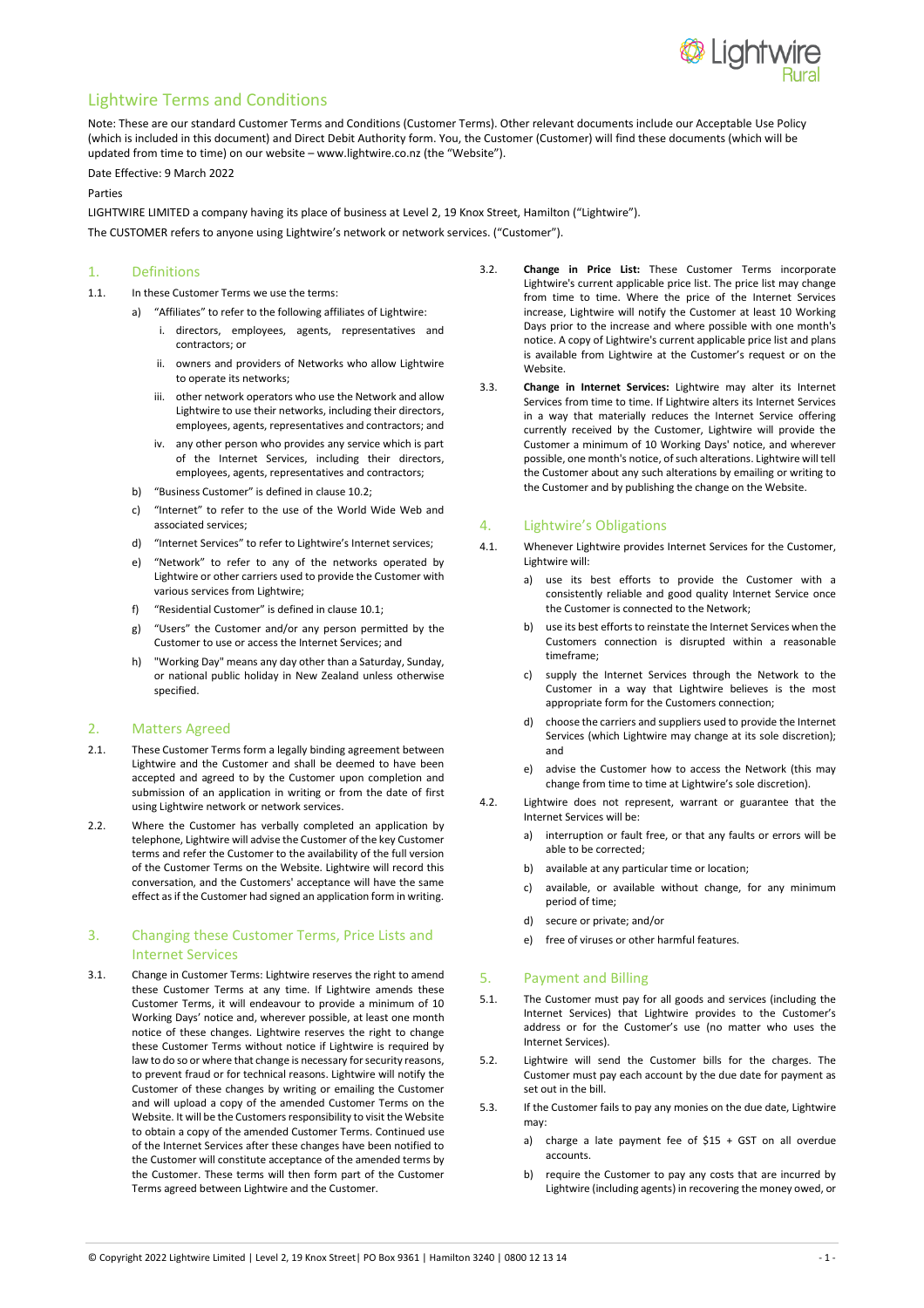

in exercising any other rights, including commissions, credit collection and legal costs on a solicitor and client basis; and/or

- c) discontinue the provision of the Internet Services and/or refuse to provide any further Internet Services to the Customer (Lightwire will notify the Customer at least 5 Working Days before it will disconnect the Internet Service for non-payment).
- 5.4. The Customer must notify Lightwire immediately if the Customer disputes any charges. The Customer must provide Lightwire with details of the reasons for the dispute, details of the charges and evidence of the grounds for the dispute. The dispute must be raised before the due date of the bill. Any claim outside of this time frame may not be recognised (at Lightwire's sole discretion). Payment for the undisputed charges must be made by the due date for payment. The Customer must not set-off or deduct any amount to be paid in respect of the bill in any other circumstances.
- 5.5. If Lightwire agree there is a mistake, Lightwire will adjust the Customer's next bill or, if appropriate provide a refund. If Lightwire find there is no mistake, and if the due date for payment has already passed, the Customer must pay the amount outstanding within five Working Days.
- 5.6. The Customer agrees and acknowledges that all amounts are payable in New Zealand dollars and include GST, unless otherwise specified.
- 5.7. Lightwire will only accept Credit Cards and Direct Debit Authorities as methods of payment. From time to time at Lightwire's sole discretion Lightwire may accept other methods of payment.
- 5.8. Lightwire will begin charging for a service once we deem service to have been given (based on the requested RFS date) regardless of whether the end client has actively started utilising the service.
- 5.9. If multiple services are being provisioned as part of WAN, billing will commence for each individual service component as they go live.
- 5.10. Early termination charges (ETCs) will apply if a service is cancelled by the customer prior to the contracted end date.
- 5.11. If the customer wishes to disconnect, their connection will be disconnected on the last day of the month in which the request is received. If the active Lightwire customer wants to disconnect before the end of their minimum term, then the contract will be considered to be broken and an early termination fee (ETC) will<br>apply. ETC calculation is as follows: apply. ETC calculation

Monthly fixed charge multiplied by full months left in term, with a maximum charge of \$790 incl. GST applying.

The early termination fees exist to help us to recover the setup costs we incur from installing a connection at your property. If the customer signs up to a plan, but the installation is not successful, no early termination fees apply.

### 6. Billing Policy

6.1. All Lightwire recurring services will be invoiced monthly in advance.

# 7. The Customers Obligations

- 7.1. The Customer will:
	- a) Ensure that all of the information given to Lightwire is correct and complete.
	- b) Notify Lightwire immediately of any change of the Customer's address, or land line or mobile phone number, or any other relevant contact details.
	- c) Comply with any legal requirements concerning the use of Lightwire's Internet Services.
	- d) Comply with any requirements of any other carrier in relation to the use of the Network.
	- e) Ensure that everyone is aware of the Customers obligations and responsibilities under these Customer Terms.
	- f) Provide reasonable access to Lightwire employees, its agents, its contractors or its representatives or its sub-contractors

including any other carrier to undertake any and all work required for the commencement, operation, continuance and maintenance of Lightwire's Services and the Network. Lightwire will undertake this work by appointment and during reasonable working hours. In the event that Lightwire requires access at a time outside of reasonable hours then the Customer will be notified but access must be provided to Lightwire.

- g) Provide Lightwire with the Internet Service login and email information to enable Lightwire to rectify any faults with either the Network or the Customer's connections.
- h) Follow the instructions and directions Lightwire provide about using the Internet Services and only use them for lawful purposes.
- i) Ensure that anyone using the Customer's connection will not view/download objectionable content in contravention to applicable laws.
- j) Comply with all applicable laws, regulations, standards and codes when using our Services, including, but not limited to, the Privacy Act 1993, Fair Trading Act 1986, Copyright Act 1994, Defamation Act 1992 and the Crimes Act 1961, and not infringe a third party's rights.
- k) Make sure everyone who uses the Internet Services that Lightwire provide to the Customer, or does anything in relation to them, is also aware of, and meets, these responsibilities. The Customer is responsible and liable for any use by any other person (authorised or unauthorised) of the Internet Services Lightwire provide the Customer, including any charges associated with that use and any consequences if such person misuses the Internet Services or breaches these Customer Terms.
- l) If connected via Lightwire's Dish Extension feature, implementation, management and fault resolution of the trenching, conduit, and power running to the dish extension. Lightwire retains ownership of the dish and mounting equipment and will rectify any faults relating to this equipment as per standard conditions.
- 7.2. If Lightwire requires a bond or some other such security to ensure payment of Lightwire's charges, the money will not accrue interest and it will be repaid to the Customer when these Customer Terms are terminated so long as all monies owed by the Customer have been paid.
- 7.3. Lightwire reserves the right to impose a credit limit on the Customer's account at any time. The Customer agrees that a credit limit imposed by Lightwire may be altered at Lightwire's discretion and from time to time without notice to the Customer.
- 7.4. **Residential Customers:** If the Customer is a Residential Customer, and or consuming a standard Internet Service found on the Lightwire Website, the Customer acknowledges and agrees that all equipment (for example but not limited to routers, CPE's, aerials etc.) installed or located at the Customer's premises is loaned by Lightwire to the customer and must stay with the property, including if the customer moves out. If the customer causes damage to the equipment, a replacement fee may be incurred.
- 7.5. **Business Customers:** If the Customer is a Business Customer, and is consuming products and services that have been customized and tailored for their operation, and not listed on the Lightwire Website, the Customer acknowledges and agrees that all equipment (for example but not limited to routers, switches, CPE's, aerials etc.) installed or located at the Customer's premises remain at all times the property of Lightwire and the Customer agrees not to take any action, or omit to take any action, that affects or is likely to affect Lightwire's ownership rights.

# 8. Acceptable Use Policy

8.1. This section gets pretty wordy, with a lot of effort put in by the legal team to ensure that all bases are covered, but the key theme behind all of the following conditions is that rural wireless is a unique beast, with a lot of complex elements in play. Lightwire's Acceptable Use Policy (AUP) is designed to ensure that the Network is used equitably by all users to create an online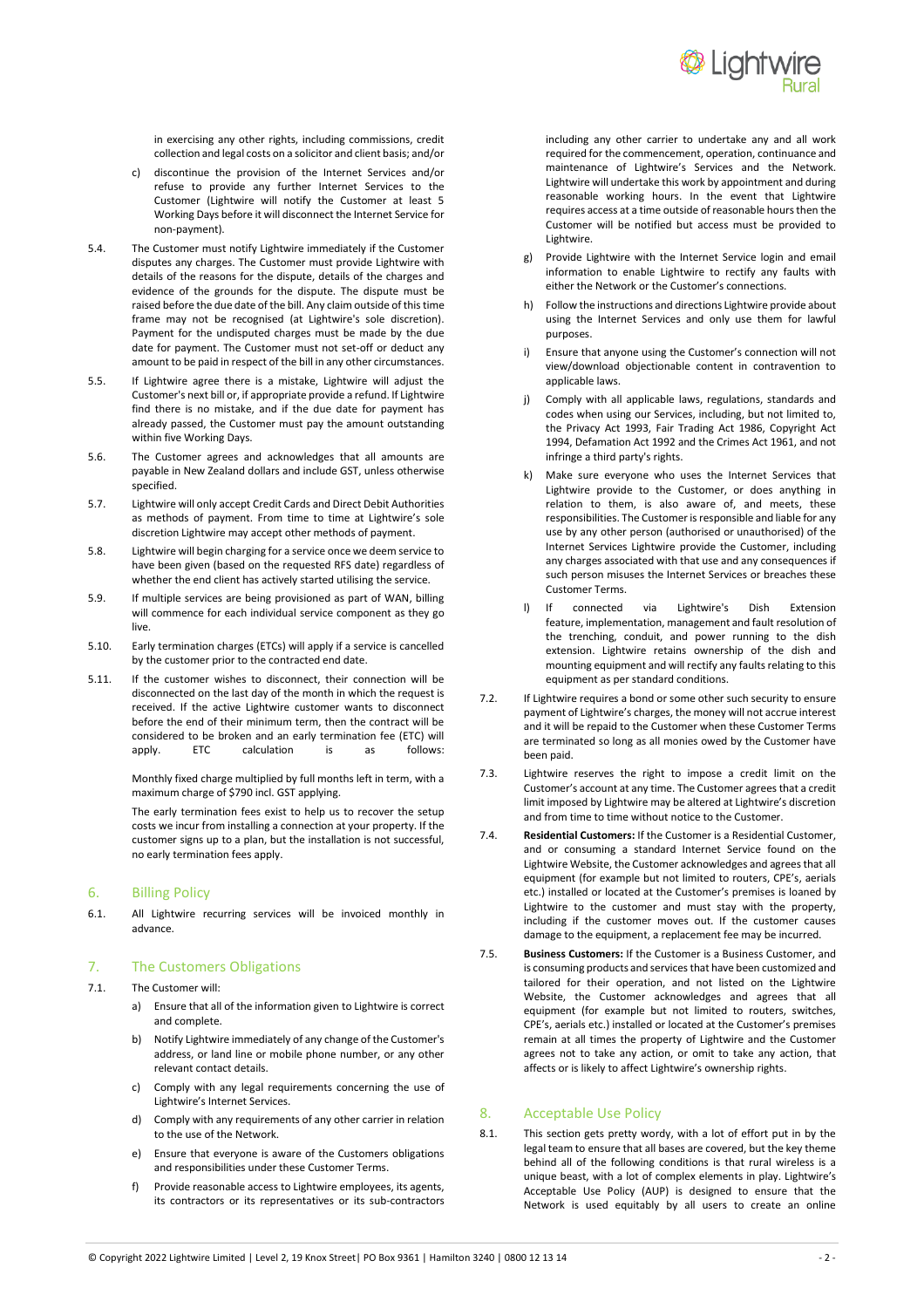

community where all users enjoy a high-quality Internet Service.

We need to ensure that users on unlimited plans do not impact the experience of other users connecting to the same high site (tower), but there is no set rule as to what level of usage will create an issue. Each tower has different capacity available to it, so we all need to work together to get the balance right. Lightwire will always tread carefully and talk through any issues related to our AUP with customers, giving plenty of opportunity for usage patterns to be adjusted before we take any binary action (suspension of a service for example).

The AUP sets out obligations and restrictions for users while they are using Lightwire's Internet Service. Lightwire reserves the right to limit and/or suspend its Internet Service to Customers who breach the AUP. Customers will remain legally responsible for their actions when using Lightwire's Internet Service and Customers will indemnify Lightwire for any loss incurred by Lightwire or any third party (or other users) due to the Customer's action.

- 8.2. AUP obligations and restrictions:
	- a) Customers will ensure that their Network usage does not adversely impact on Lightwire's ability to provide Internet Services to other Customers and the ability of other Customers to access and use the network.
	- b) Customers will not flood Lightwire's Network, launch denial of Internet Service attacks, overload an Internet Service or impair Lightwire's ability to provide an Internet Service.
	- c) Lightwire reserves the right to use network management tools to ensure that all users have equitable access and network usage rights. Lightwire also reserves the right to limit and/or suspend its Internet Service to Customers who misuse their Network usage obligations. Lightwire may also terminate Users' sessions if they have been continuously online for a considerable period of time.
	- d) Customers will take all practicable steps to ensure that they do not transmit, receive or view objectionable, illegal, defamatory or restricted content. Lightwire acknowledges that some content may be restricted to adults over 18 years of age. It is the Users' responsibility to ensure that such content is not available to minors and others entities that it was not intended for.
	- e) Customers will not attempt to gain unauthorised access to any other computers, networks, electronic storage/retrieval systems, or any other communications equipment on Lightwire's Network or any other network.
	- Customers will not modify, alter, delete or edit content unless they either have explicit written authority or consent to do so or the content belongs to them.
	- g) Customers will not transmit or post viruses and other harmful code over the Lightwire Network.
	- h) Users will not send spam, junk email or any other unsolicited material over the Lightwire Network. Please note that sending viruses, spam and other junk email may be illegal under New Zealand Law. It is the Customers' responsibility to secure their usernames and passwords. Customers will also be responsible for their own identity and password security by organising their own antivirus, spam or junk email filter, firewalls and pop up blockers.
	- Customers will not distribute, download or transmit password guessing programs, unauthorised keystroke loggers, password gatherers, cracking tools, Trojan horses, spyware, adware or any other illicit programs.
	- j) Users will not attempt to ascertain private information about third parties without their knowledge and consent.
	- k) Customers will not attempt to impersonate any person or entity, forge any persons or entities signatures, or perform any fraudulent activities.
	- l) Users will comply with copyrights, trademarks and intellectual property rights of other people or entities.
- m) Users will not attempt to plagiarise, download, transmit or distribute content that infringes other peoples/entities intellectual property rights, trademarks or copyrights.
- n) Customers will not resell Lightwire's Internet Services, add accounts or share the Internet Services between more than one household without written permission from Lightwire.
- o) Lightwire's instructions, advertising, promotional and other material will remain Lightwire's copyright and unauthorised copying or distribution of this material is prohibited. As part of Lightwire's Internet Service we may use or display our partner companies' trademarks and copyrights. Lightwire acknowledges that these trademarks and copyrights remain the property of their owners. Although Lightwire has no obligation to monitor the Network and/or Internet Service, Lightwire, its partners and suppliers reserve the right at any time to monitor content, bandwidth, network usage and transmissions from time to time to operate the Internet Service; to identify violations of this Policy; and/or to protect the Network, Internet Service and other users.

#### 9. Suspension or Disconnection of Internet Services

- 9.1. If the Customer exceeds its credit limit as set out in clause 7.3 Lightwire will be entitled to suspend the provision of its Internet Services to the Customer.
- 9.2. If the Customer does not meet all or any of its obligations under these Terms and Conditions Lightwire may suspend or disconnect the Customer from Lightwire's Network or discontinue any other services that Lightwire provides to the Customer.
- 9.3. Lightwire may suspend or disconnect the Customer from the Network if another carrier suspends or interrupts Lightwire's Internet Service and that suspension or interruption affects Lightwire's ability to provide its Internet Services to the Customer.
- 9.4. Lightwire may suspend or restrict an Internet Service in an emergency or whenever Lightwire, another carrier, or any other appropriate person considers that step necessary or reasonable to protect persons, systems or other property.
- 9.5. In the event that the Customer is suspended or disconnected from Lightwire's Network for failing to meet any of its responsibilities under these Customer Terms, the Customer may be required to pay a recommencement fee before it can use Lightwire's Network again. All costs and expenses of or incurred by Lightwire as a result of suspension or disconnection by the Customer and any recommencement shall be payable by the Customer upon demand by Lightwire.
- 9.6. Normal charges, as outlined in Lightwire's price list, will continue to apply during the Customer's suspension or disconnection from Lightwire's Network.

# 10. Warranty and Liability

- 10.1. **Residential Customers**: If the Customer is a residential customer and the Internet Services are not being 'supplied or acquired in trade' (Residential Customer) within the meanings of the Fair Trading Act 1986 and the Consumer Guarantees Act 1993 (the Consumer Protection Legislation), the Customer may have rights under the Consumer Protection Legislation in addition to those rights set out in these Customer Terms. These Customer Terms will apply subject to the provisions of the Consumer Protection Legislation.
- 10.2. **Business Customers**: If the Customer is not a Residential Customer (a Business Customer), then the Business Customer acknowledges and agrees that the provisions of the Consumer Guarantees Act 1993 and sections 9, 12A, and 13 of the Fair Trading Act 1986 will not apply to these Customer Terms and that it is fair and reasonable to exclude their application.
- 10.3. **Indemnity**: The Customer will indemnify Lightwire (including its Affiliates) against all liabilities, costs (including full costs between solicitor and client), losses, claims or demands incurred by Lightwire arising out of or incidental to any of the Internet Services or these Customer Terms. The Customer also agrees to indemnify Lightwire (including its Affiliates) against all liabilities incurred by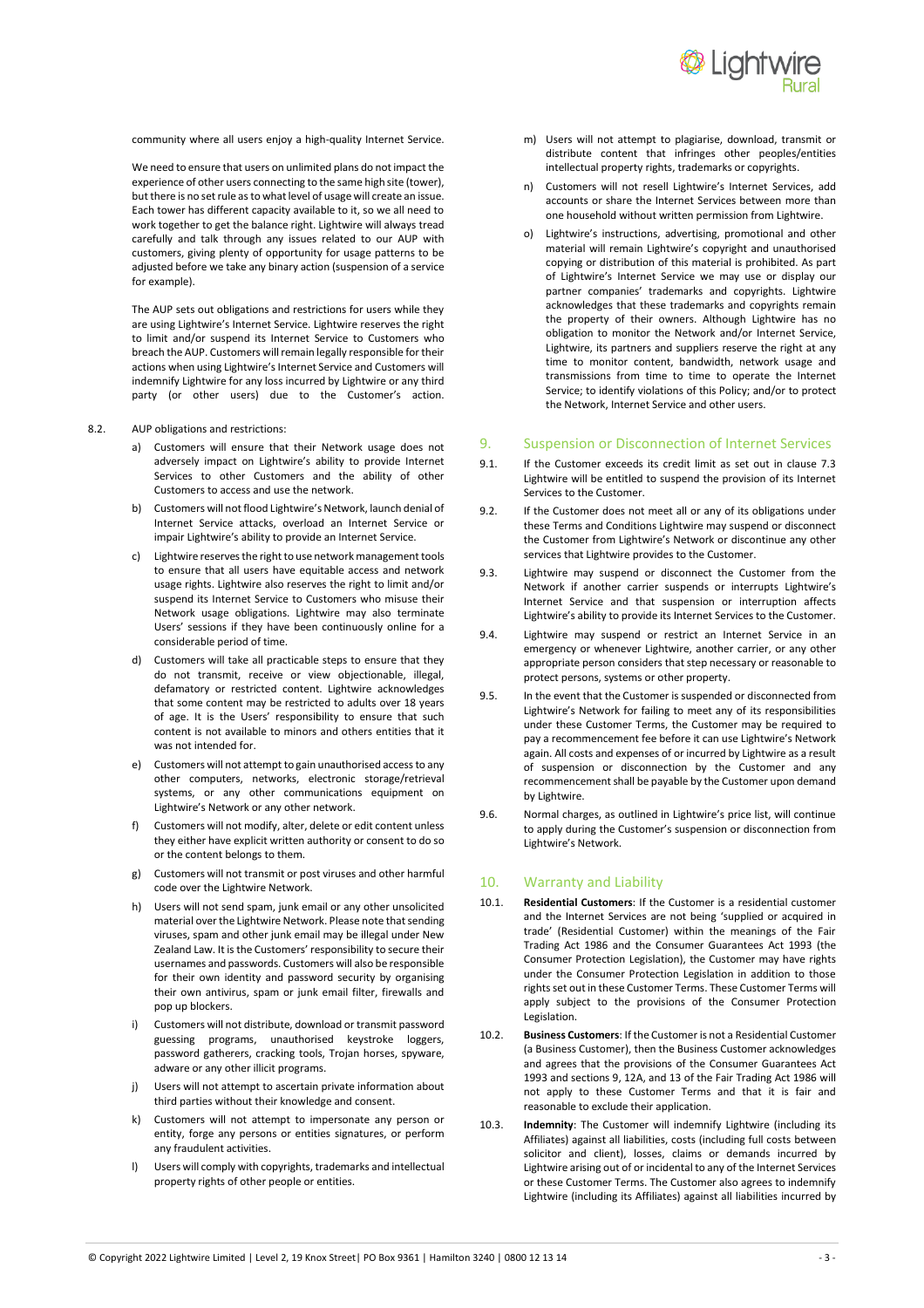

the Customer due to viruses, spam, junk emails and hacking/ disruptive activities caused by a User.

- 10.4. **No representations**: Except to the extent specifically stated under these Customer Terms or as required by law, Lightwire (including its Affiliates) makes no representation and gives no assurance, condition or warranty of any kind to the Customer in relation to the Internet Services provided to the Customer (whether express, implied or whenever arising) whether originating in statute, law, trade, custom or otherwise that would apply if it were not for this clause.
- 10.5. **Exclusion of all other Liability:** To the maximum extent permitted by law, Lightwire and its Affiliates will not liable to the Customer for any loss of profit, loss of bargain, loss of business opportunity or exemplary damages or losses suffered by the Customer arising out of or flowing from any breach of contract, any pre-contractual misrepresentation or other dispute arising out of these terms and whether actionable in contract, tort (including negligence), equity or otherwise. For the avoidance of doubt, if Lightwire's Internet Services fail to operate for any reason and the Customer uses different services provided by another provider, Lightwire will not be responsible for that provider's charges. This exclusion of liability applies whether or not Lightwire's agreement with the Customer has ended and regardless of the type of damage the Customer suffers or howsoever it was caused.
- 10.6. **Copyright and related exclusions:** To the maximum extent permitted by law, the Customer agrees that Lightwire will not be liable for any:
	- a) copyright infringement by a User; or
	- b) unauthorised access to or alteration of the Customer's communications or data by any third party; or
	- c) material or data sent or received (or not sent or received); or
	- d) transaction entered into by a User through use of the Internet Services; or
	- e) threatening, defamatory, obscene, offensive or illegal content or conduct of any other party or any infringement of another's rights, including intellectual property rights; or
	- f) any content sent using, or included in, Lightwire's Internet Services by any third party.

#### 11. Limitation of Liability

- 11.1. If Lightwire (or any of its Affiliates) are found liable to the Customer for any direct losses arising from Lightwire's breach of this Agreement or for Lightwire's negligence despite the provisions of clause 10, Lightwire's (including its Affiliates) obligation to pay damages or losses is limited to \$5,000 for one incident or \$10,000 for a number of incidents within any 12 month period provided that the Customer notifies Lightwire of its claim within 3 months following date of the relevant event or series or events becoming reasonably discoverable to the Customer.
- 11.2. Lightwire (including its Affiliates) will not liable for any loss caused by any User or any loss that results from the User's failure to take reasonable steps to avoid or minimise loss.
- 11.3. To the extent that the Customer is a residential customer, the Customer's liability to Lightwire for a breach of these Customer Terms or a Customer's negligence is limited to \$5,000 for one incident or \$10,000 for a number of incidents within any 12 month period. This limitation does not apply to the Customer's obligations to pay any outstanding amounts payable under these Customer Terms or for any loss or damage caused by fraud, wilful breach or wilful damage.
- 11.4. The limitations in this clause 11 will not limit any rights the Customer may have under the Consumer Protection Legislation.

#### 12. Force Majeure

12.1. Failure by either party to perform its obligations under these Customer Terms due to a Force Majeure event shall not be a breach of those obligations, and the obligations of both parties shall be suspended during the currency of the Force Majeure event.

- 12.2. For the purpose of this clause 12, Force Majeure means any act of God or act of nature, strike, lockout, work stoppage or other labour hindrance, confiscation or expropriation, embargo, electrical supply failure, fire, smoke damage, flood, water damage, ice, explosion, nuclear accident, sabotage, revolution, riot, act of war whether declared or not, warlike operations, any act or terrorism, requirement or restriction of governmental authorities, land slide, earthquake, epidemic, quarantine restriction, and any cause beyond the reasonable control of the Customer or Lightwire preventing either of them performing their obligations under these Customer Terms.
- 12.3. Neither party shall be entitled to the benefit of this clause to the extent that the failure was caused by the party's negligence or contributory negligence or if the failure was caused by a shortage or lack of money.
- 12.4. The party claiming the benefit of this clause shall give notice as soon as possible after the Force Majeure event or condition or cause has ceased or been remedied that it is in a position to resume the performance of its duties and obligations.

### 13. Privacy and Personal Information

- 13.1. Lightwire will treat all personal information in accordance with our<br>Privacy Policy. A copy is available at Privacy Policy. A copy is available at www.lightwire.co.nz/privacy-policy
- 13.2. If the Customer does not provide information then Lightwire may not be able to provide its Internet Services to the Customer.
- 13.3. The Customer agrees and acknowledges that Lightwire may monitor and record calls that the Customer makes to Lightwire or that Lightwire makes to the Customer for the purpose of maintaining and improving the quality of our services to the Customer.

#### 14. Electronic Communications and Email

14.1. The Customer agrees that during the term of these Customer Terms, there is an on-going business relationship between Lightwire and the Customer. The Customer gives Lightwire and its officer's explicit consent and permission to communicate with the Customer at a nominated email address with regard to the Internet Services and any related services provided by Lightwire or its Affiliates. The Customer may request that email communications be directed to a different address, and Lightwire undertakes to change its records for all future email communications in a timely manner.

#### 15. Other Terms

15.1. Other terms may apply to some of the Internet Services provided by Lightwire. At such time as appropriate Lightwire will advise the Customer of these terms and conditions in writing.

#### 16. Notices

16.1. Any written notice required to be given to Lightwire must be sent to the address below and shall be deemed to be received within two Working Days of posting, or immediately if transmission is electronically. Any notice given on a non-Working Day or after 5:00pm on a Working Day shall be deemed to have been given at the commencement of the next Working Day.

> Lightwire Limited Street Address: Level 2, 19 Knox Street, Hamilton Postal Address: PO Box 9361, Hamilton 3240

Telephone: 0800 12 13 14 Email[: support@lightwire.co.nz](mailto:support@lightwire.co.nz) Attention: Customer Service Manager

16.2. If the Customer changes address or moves premises, it must inform Lightwire of this event in writing so that Lightwire can ensure there is no interruption in its supply of Internet Services to the Customer. If the Customer does not inform Lightwire of this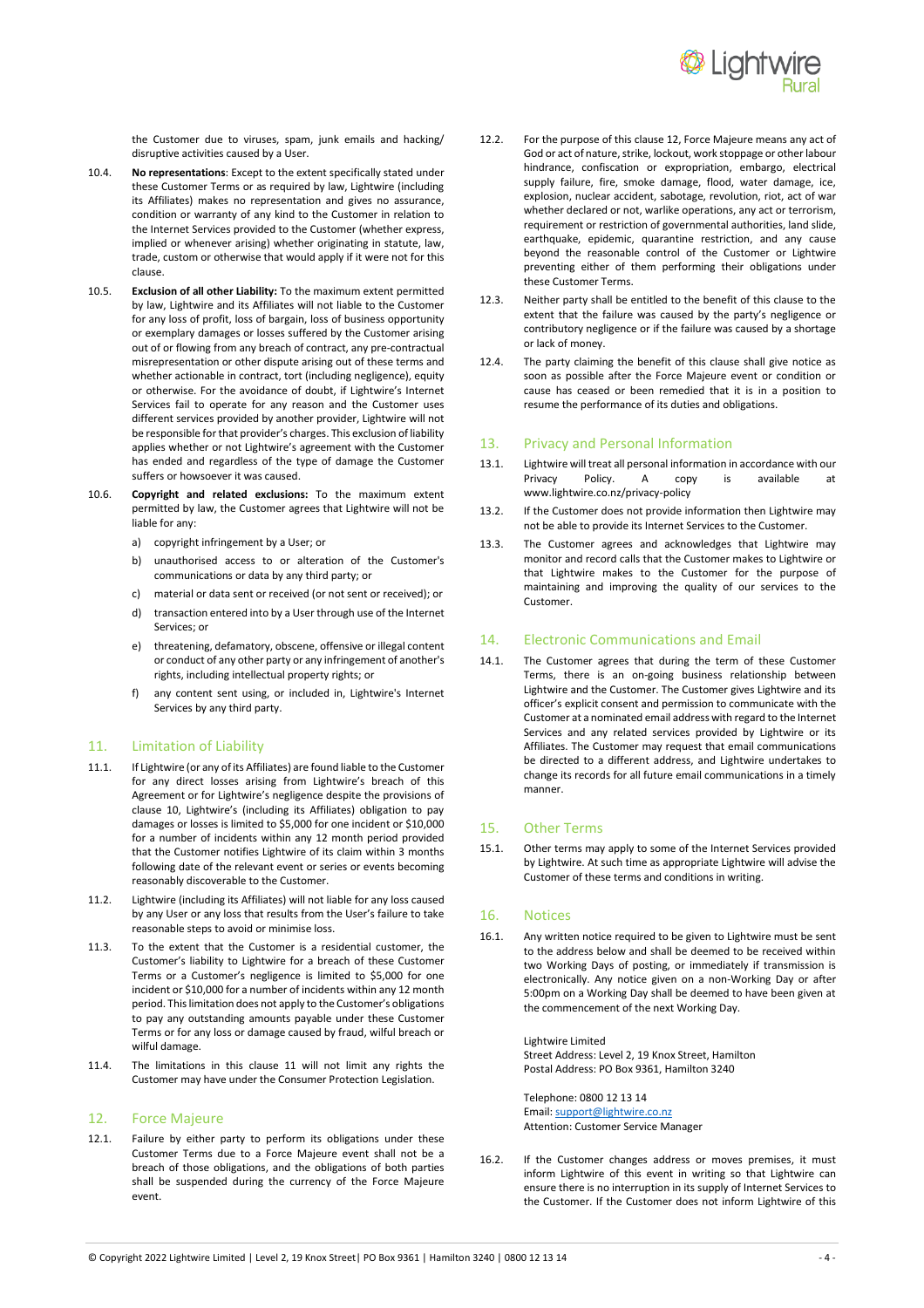

event, it may not be able to ensure the continuous supply of our Internet Services to the Customer.

- 16.3. The Customer agrees that all agreements, notices, disclosures and other communications that Lightwire provide to the Customer electronically satisfy any legal requirement that such communications be in writing.
- 16.4. The Customer agrees that any electronic communication from the Customer will be taken to be received by Lightwire at the time that that electronic communication comes to Lightwire's attention.

#### 17. Term and Termination

- 17.1. **Term:** These Customer Terms will come into effect on the earlier of:
	- a) the date that these Customer Terms are signed by the Customer; or
	- b) the Customer consents to these Customer Terms by telephone; or
	- c) the Customer using or accessing the Internet Services, and
	- d) will continue in full force and effect unless terminated in accordance with this clause 17.
- 17.2. **Lightwire Termination:** Lightwire may terminate these Customer Terms and may restrict, suspend, or cancel the Internet Services:
	- a) immediately without notice:
	- b) if the Customer fails to pay any invoices or fails to meet its responsibilities to Lightwire under these Customer Terms; or
	- c) immediately for the health and safety of any person or the safety and security of the Network;
	- d) if any of our thirty party licensors terminates or suspends any licence or agreement in connection with the Network or such licence or agreement expires; or
	- e) for any other commercial reason that we can no longer provide the Internet Services; or
	- f) the Service is permanently or temporarily (for any reason) unavailable to you.
	- g) for any other reason, by Lightwire giving the Customer at least one months' written notice.
	- h) If a customer moves to a location that is unable to be serviced by Lightwire due to coverage limitations, the move will take the effect of a notice of cancellation and standard ETCs calculations will apply.
- 17.3. **No release:** Termination of these Customer Terms by Lightwire shall not release the Customer from any outstanding obligations or responsibilities that it has to Lightwire.
- 17.4. **Rights on termination:** On termination of these Customer Terms, Lightwire will cease providing its Internet Services to the Customer and all amounts which the Customer owe to Lightwire will immediately become due and payable. Lightwire shall not be liable to the Customer for any loss or damage suffered, or claimed to have been suffered, by the Customer on or following termination of the supply of Lightwire's Internet Services to the Customer.
- 17.5. Customer Termination:
	- a) The Customer may terminate these Customer Terms by providing Lightwire with one month's written notice to the address provided in clause 16.
	- b) Termination by the Customer may be subject to any additional terms, which may have been agreed to as part of an application completed via telephone as outlined in clause 2.2.
	- c) In the case that the Customer is bound to a minimum term period, a disconnection fee may apply if the Customer wishes to disconnect prior to the end of the minimum term. The Customer may not transfer its responsibilities under these Customer Terms to anyone else.
- 17.6. **Consequences of Termination:** If either party terminates the Internet Services or these Customer Terms during a billing period, any applicable charges for that period remain payable. Lightwire will not refund a pro-rata portion of any minimum monthly fee paid in advance.

17.7. **Insolvency:** Notwithstanding this clause 17, if the Customer fails to pay any monies, commits any act of bankruptcy, or being a company does any act which would render it liable to be wound up or have a receiver appointed over its property, Lightwire may (without prejudice to any other remedies available to it) suspend or terminate these Customer Terms and the proportion of the monies owed will fall immediately due and payable. The Customer shall pay any costs incurred by Lightwire in relation to such termination.

# 18. Intellectual Property

18.1. Ownership of all intellectual property rights in respect of all documents, technical specifications, design drawings, charts, plans and software relating to the Internet Service shall belong to Lightwire.

#### 19. Dispute Resolution

19.1. In the event of a dispute between the parties in relation to these Customer Terms, the Customer shall first seek to resolve such dispute by contacting Lightwire's Helpdesk. If the Helpdesk is not able to resolve the Customer's concerns the matter will be escalated to the Customer Services Manager.

# 20. General

- 20.1. Assignment:
	- a) Lightwire may assign or transfer its rights and responsibilities under this Customer Terms to another party. Lightwire will provide the Customer with written notice in advance if it intends to do this.
	- b) Lightwire may subcontract the performance of any of its obligations and responsibilities under this Customer Terms to a third party.
	- c) The Customer may not assign or transfer any of its rights or responsibilities under these Customer Terms to anyone without Lightwire's prior written consent.
- 20.2. **Invalid Clauses:** If any provision or part of these Customer Terms is held to be invalid, unenforceable or illegal for any reason, these Customer Terms will be deemed to be amended by the addition or deletion of wording as appropriate to remove the invalid, unenforceable or illegal provision or part, but otherwise to retain the provision and other provision of these Customer Terms to the maximum extent permissible under applicable law.
- 20.3. Waiver:
	- a) No delay, neglect or forbearance by a Lightwire in enforcing against the other any provision of these Customer Terms will be a waiver, or in any way prejudice any right, of that party.
	- b) None of the provisions of these Customer Terms will be considered to be waived by Lightwire except when such waiver is given in writing.
	- c) No waiver by Lightwire of any breach will be deemed a waiver of any continuing or reoccurring breach, unless it is expressly agreed to be so in writing by Lightwire.
- 20.4. Relationship:
	- a) The parties will perform their respective obligations under these Customer Terms as independent contractors to each other.
	- b) Nothing in these Customer Terms will create, constitute or evidence any partnership, joint venture, agency, trust or employer/employee relationship between the parties, and neither party may make or allow to be made, any representation that any such relationship exists between the parties.
	- c) Neither party will have the authority to act for, or incur any obligation on behalf of, the other party, except as expressly provided for in this agreement.